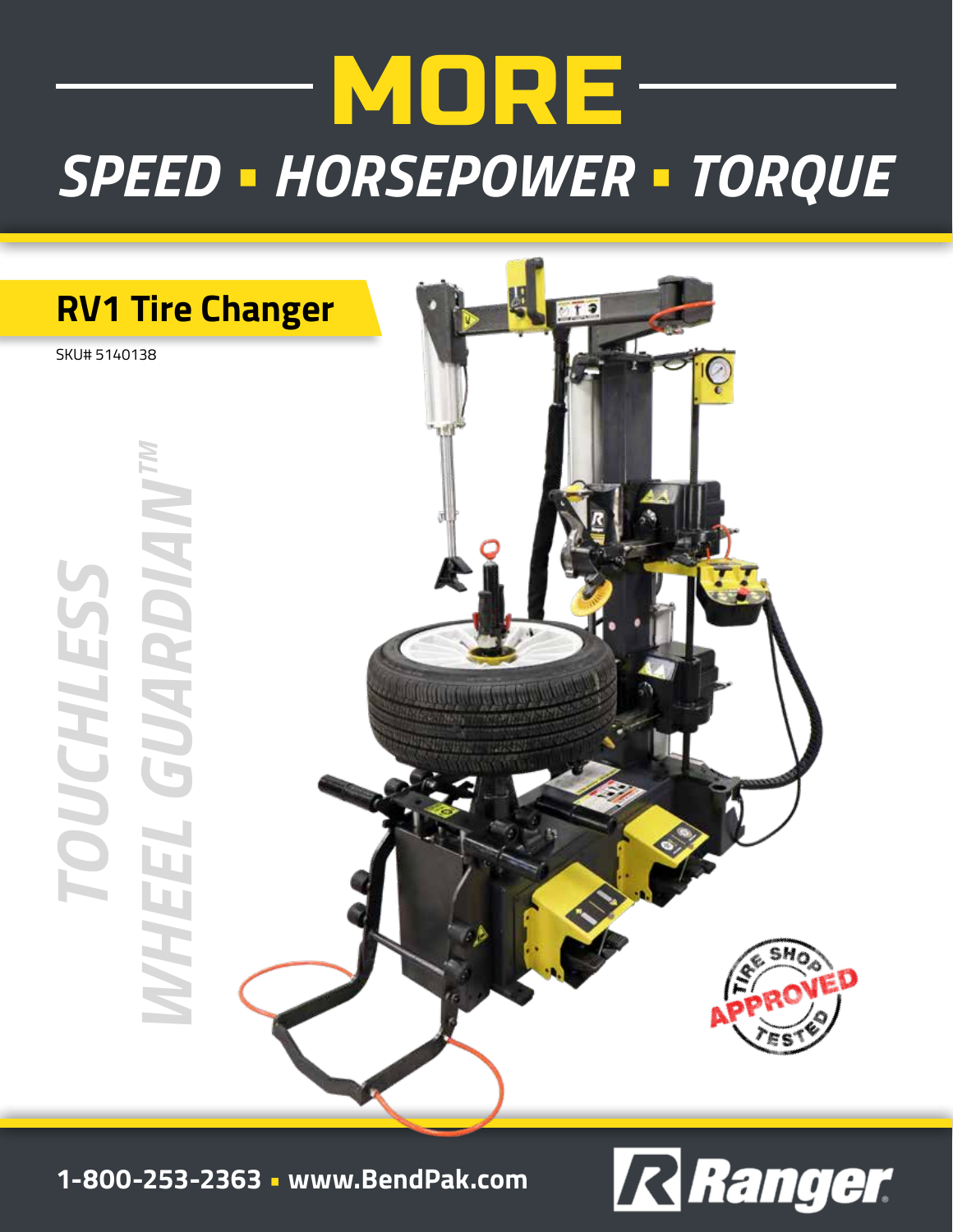### **RV1 Guardian™ Tire Changer**

The Ranger RV1 Wheel Guardian features the latest in touchless wheel-service technology and provides your shop with the most advanced tire changing capabilities on the planet. You no longer need those tire irons and levers, so put them away! The RV1 is a workhorse designed to work on all wheels types without damaging the rim or requiring clumsy toolbars, bead locks or tire levers.

# **ENHANCED FEATURES**

#### **No More Heavy Lifting**

An integrated wheel lift with easy-guide rollers helps facilitate the handling of heavy wheels and virtually eliminates operator injury. Techs of all experience levels will love using this machine!

### **Quick and Precise Set-Up**

Tires are secured to the changer in the same manner as a wheel balancer for user familiarity and super-fast setup times. A rubber base mount, multi-size center cones and patented no-mar "Quick-Nut" make mounting wheels fast and easy, further reducing any risk of wheel damage.

#### **Wide Service Range**

The Ranger RV1 Wheel Guardian tire machine provides an expanded service range on 13" – 30" rim diameters that are up to 15" wide, giving you the ability to work efficiently on a variety of wheel styles and sizes.

#### **Powerful Bead Breaker**

Automatically operated bead breaker rollers feature controlled penetration to easily loosen even the most stubborn and awkward beads.

### **RimGuard™ Technology**

Ranger RimGuard™ Technology means expensive wheels are handled with greater care, resulting in less damage and increased work efficiency. A single, automatically operated tool head mounts and demounts tires without touching the wheel or requiring levers of any kind. The RV1 comes standard with hardened steel tool head and Nylon inserts.

#### **Target-Lock Precision**

Our exclusive Target-Spot™ laser provides precise position-sensing data from the robotic upper bead roller, then generates the exact coordinates for the Target-Spot™ tool head, making underside bead-tool positioning easy.

### **Easy View Mirror**

The RV1 features a wide-view mirror mounted low on the chassis that provides a full view of underside operations.



Integrated Wheel Lift



Quick and Precise Set-Up



Powerful Bead Breaker





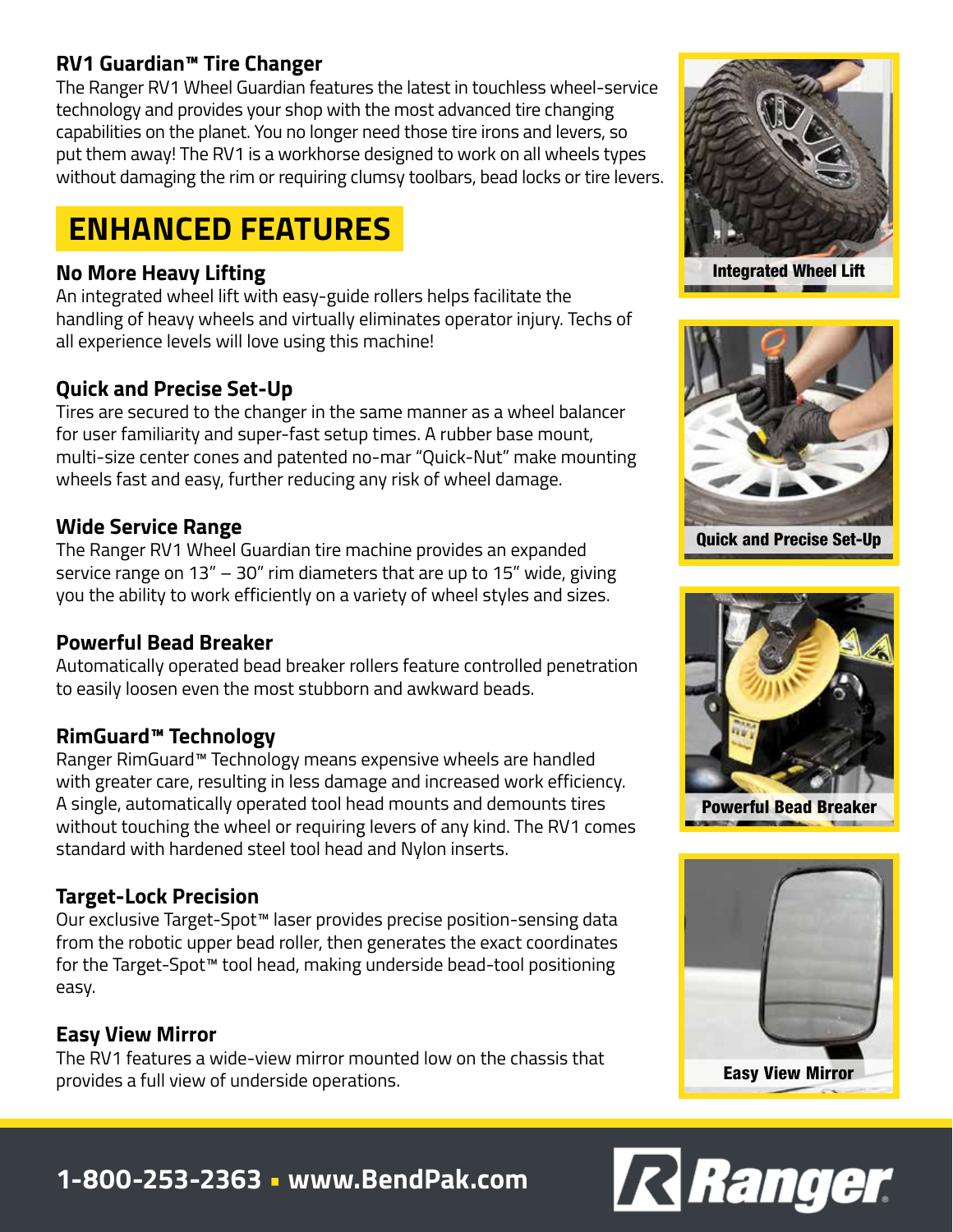

#### **Maximum Power at Every Step**

This touchless tire changer features conveniently placed foot pedals that give operators precise control at all times. The powerful turntable works systematically at a controlled speed for easy tire removal and installation. The smooth, effortless, power delivery of the 3 HP motor provides multispeed install performance, even on tires with stubborn beads. Reversible direction offers operators the ability to back up in the event of turntable stall during stubborn bead installation.

#### **Precision Control Valves**

The RV1 features high precision foot pedal control valves capable of withstanding heavy use. They feature aluminum-alloy valve bodies with durable, corrosion resistant stainless steel spools, combined with a high precision finish for maximum seal life.

### **Powerful Bead Seating & Inflation**

A handheld turbo-blast nozzle allows technicians to direct a powerful burst of compressed air precisely where needed to seat even the toughest stubborn beads in seconds. A simple slide valve requires two-hand operation to protect operators from accidental discharge. Integrated tire inflation system features air-surge pulse inflation for faster inflation speed and improved bead seating. A large, easy-to-read pressure gauge with built-in pressure limiter and air dump valve simplifies tire inflation.

#### **Extra Wheel Protection**

As added precaution, Ranger provides you with all the necessary tools to ensure wheel damage is minimized during wheel service operations. Our total-care package includes replaceable nylon inserts for the steel tool head, replaceable nylon remount and dismount heads, rubber pedestal cover, spare drop-center pull hook tool head and a no-mar Quick-Nut.

# **STANDARD ACCESSORIES**

**Water Filter / Oiler / Lubricator Lubricator Bucket & Brush Tire Inflation Gauge** 







**1-800-253-2363 • www.BendPak.com**





**THE CONSTRUCTION**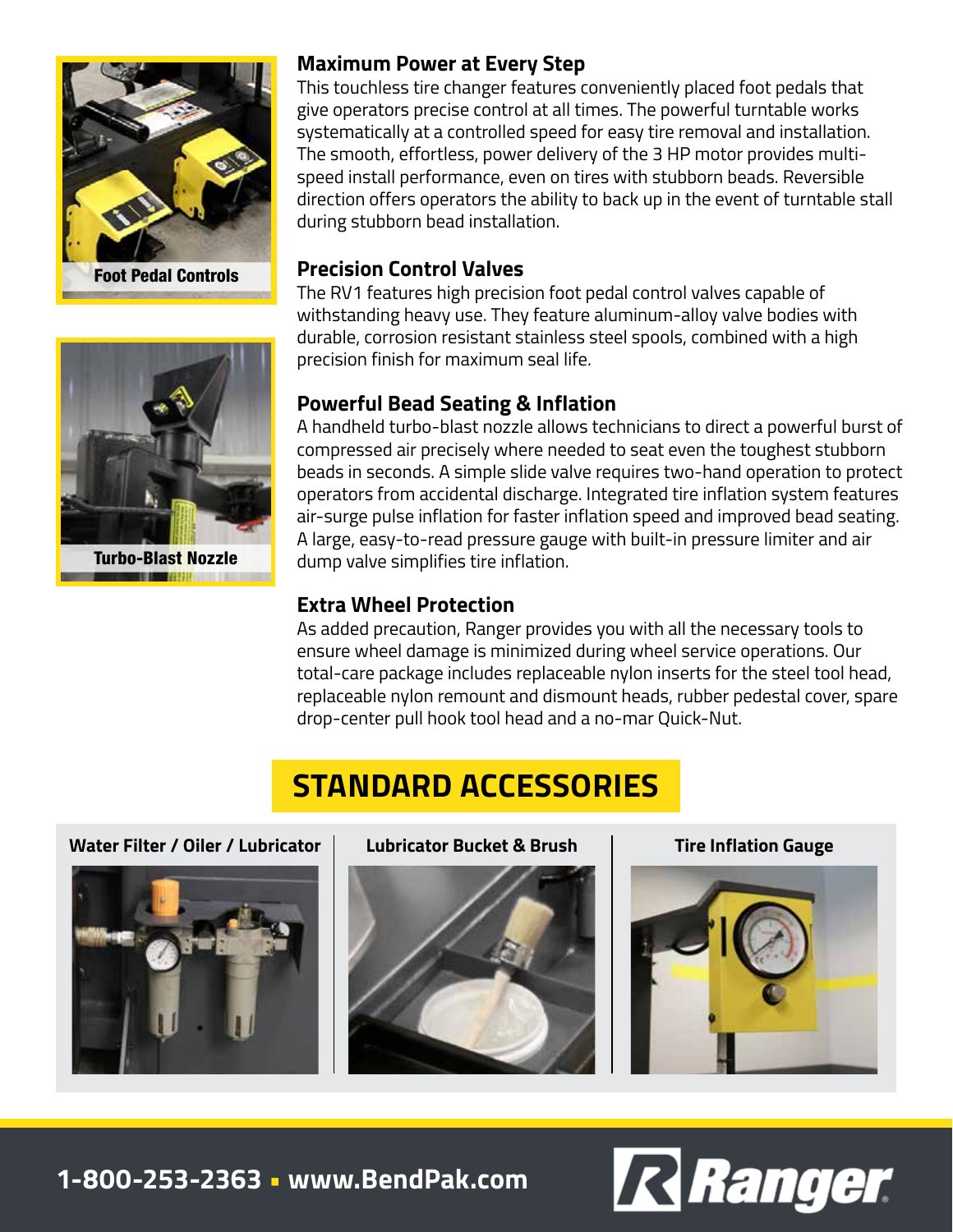# **THE WHEEL GUARDIAN**